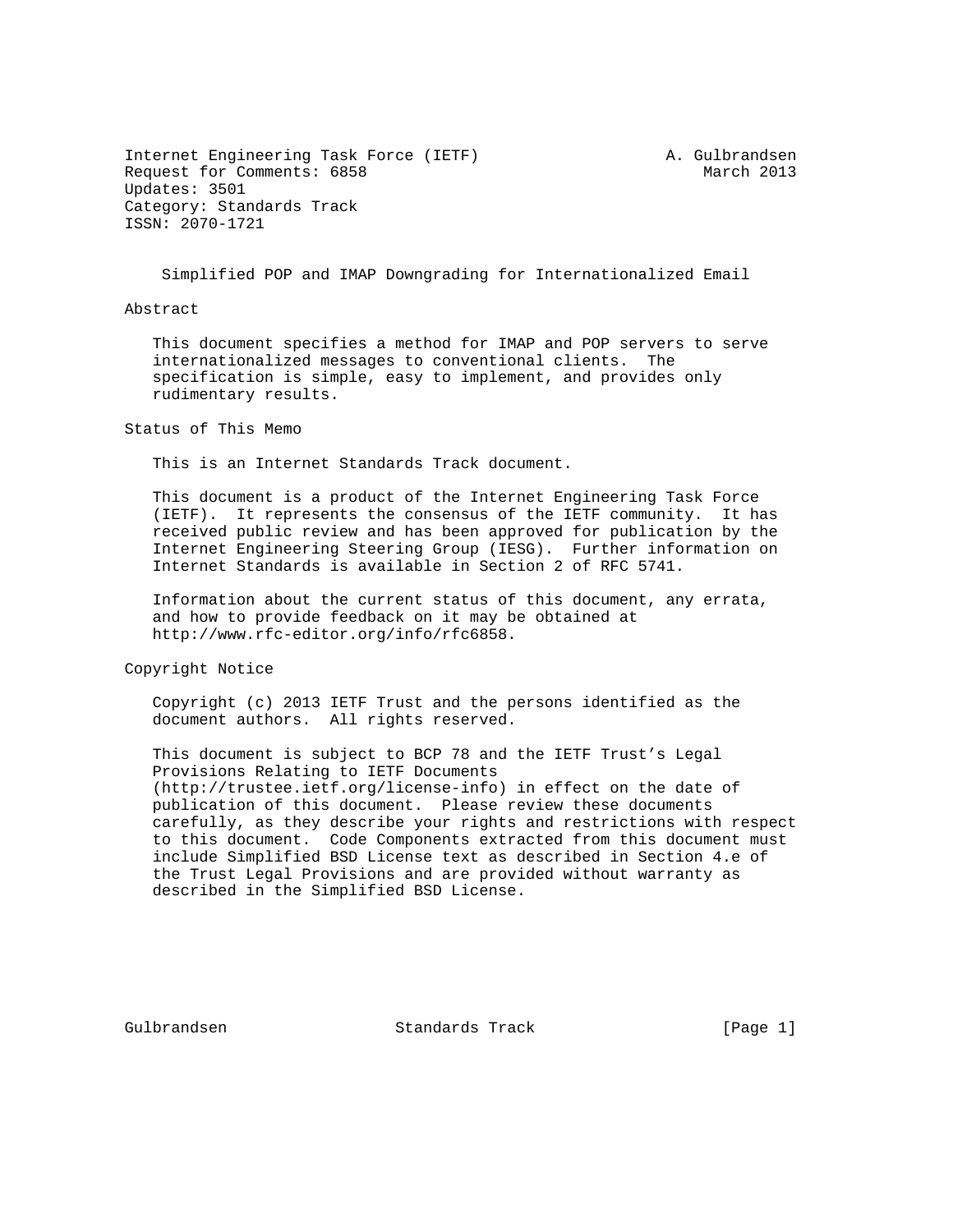#### 1. Overview

 A conventional IMAP or POP client may open a mailbox containing internationalized messages or may even attempt to read internationalized messages, for instance, when a user has both internationalized and conventional Mail User Agents (MUAs).

 Some operations cannot be performed by conventional clients. Most importantly, an internationalized message usually contains at least one internationalized address, so address-based operations are rarely possible. This includes displaying the addresses, replying to messages, and the processing of most types of address-based signature or security.

 However, the sender's name, message subject, body of text, and attachments can easily be displayed, so a helpful IMAP or POP server may prefer to display as much of the message as possible, rather than hide the message entirely.

 This document specifies a way to present such messages to the client. It values simplicity of implementation over fidelity of representation, since implementing a high-fidelity downgrade algorithm such as the one specified in a companion document [RFC6857] is likely more work than implementing proper UTF-8 support for POP [RFC6856] and/or IMAP [RFC6855].

 The server is assumed to be internationalized internally and to store messages that are internationalized messages natively. When it needs to present an internationalized message to a conventional client, the server synthesizes a conventional message containing most of the information and presents the "surrogate message".

 This specification modifies the base IMAP specification [RFC3501] by relaxing a requirement that sizes be exact and adding a reporting requirement as discussed in Section 3 below.

# 2. Information Preserved and Lost

 The surrogate message is intended to convey the most important information to the user. Where information is lost, the user should consider the message incomplete rather than modified.

 The surrogate message is not intended to convey any information to the client software that would require or enable it to apply special handling to the message. Client authors who wish to handle internationalized messages are encouraged to implement POP [RFC6856] and/or IMAP [RFC6855] support for UTF-8.

Gulbrandsen Standards Track [Page 2]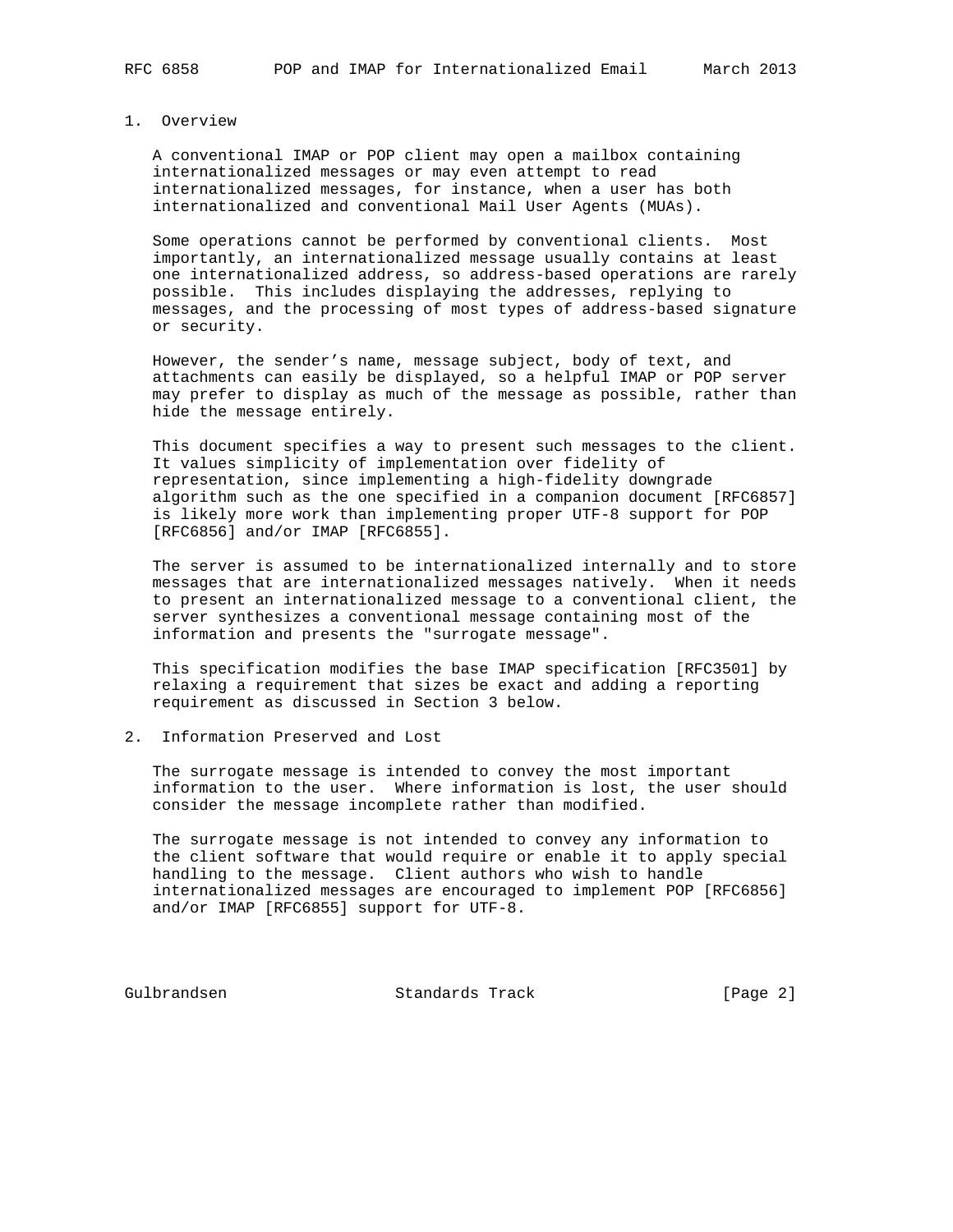Uppercase letters in examples represent non-ASCII characters. example.com is a plain domain; EXAMPLE.com represents a non-ASCII domain in the .com top-level domain.

### 2.1. Email Addresses

 Each internationalized email address in the header fields listed below is replaced with an invalid email address whose display-name tells the user what happened.

 The format of the display-name is explicitly unspecified. Anything that tells the user what happened is good. Anything that produces an email address that might belong to someone else is bad.

 Given an internationalized address "Fred Foo <fred@EXAMPLE.com>", an implementation may choose to render it as one of these examples:

 "fred@EXAMPLE.com" <invalid@internationalized-address.invalid> Fred Foo <invalid@internationalized.invalid> internationalized-address:; fred:;

 The .invalid top-level domain is reserved as a Top Level DNS Name [RFC2606]; therefore, the first two examples are syntactically valid, but they will never belong to anyone. Note that the display-name often needs encoding (see the Message Header Extensions document [RFC2047]).

 The affected header fields are "Bcc:", "Cc:", "From:", "Reply-To:", "Resent-Bcc:", "Resent-Cc:", "Resent-From:", "Resent-Sender:", "Resent-To:", "Return-Path:", "Sender:", and "To:". Any addresses present in other header fields, such as "Received:", are not regarded as addresses by this specification.

## 2.2. MIME Parameters

 Any MIME parameter [RFC2045] (whether in the message header or a body part header) that cannot be presented to the client exactly as it appears in the incoming message is silently excised.

Given a field such as

Content-Disposition: attachment; filename=FOO

the field is presented as

Content-Disposition: attachment

Gulbrandsen Standards Track [Page 3]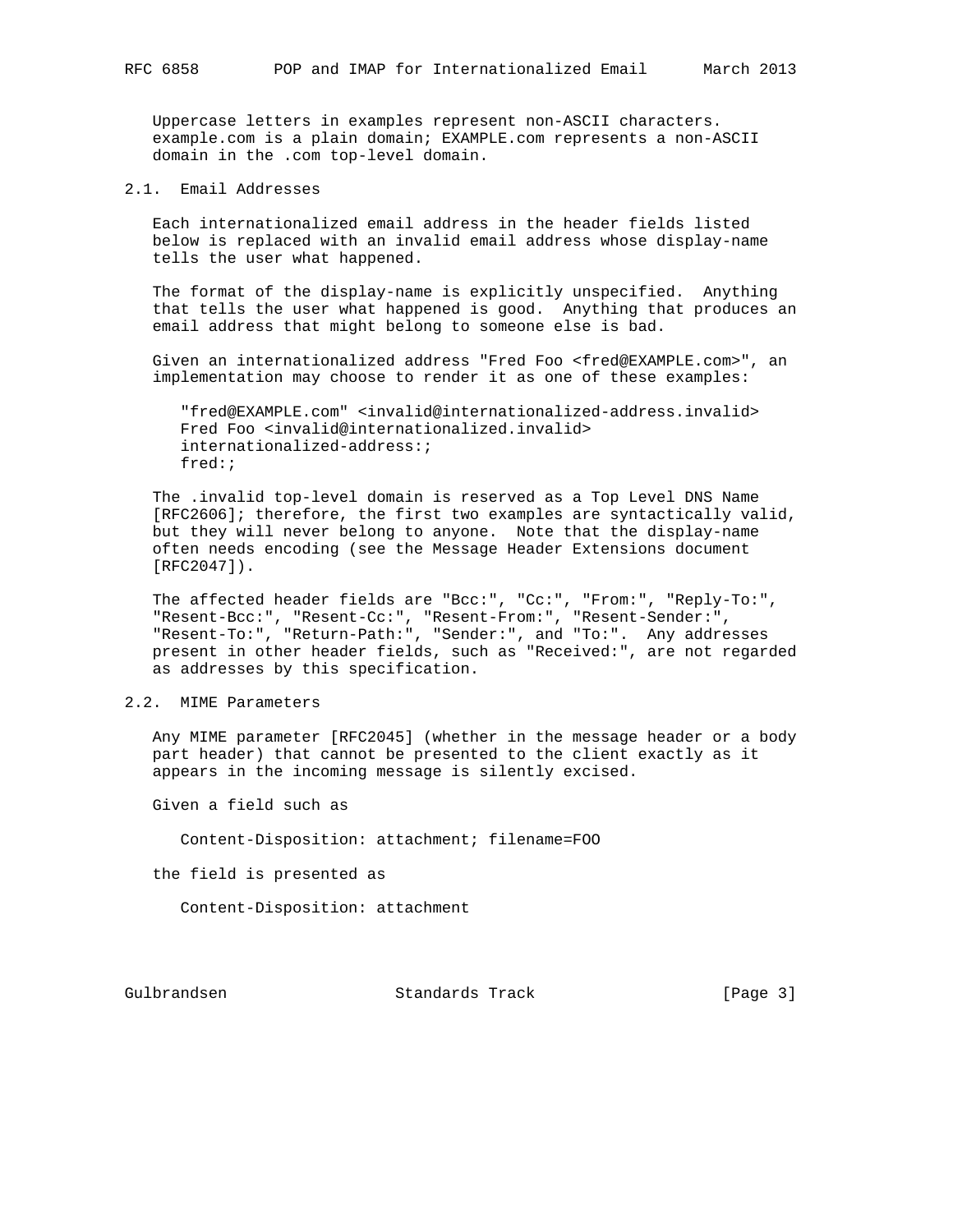### 2.3. Subject Field

 If the Subject field cannot be presented to the client exactly as it appears in the incoming message, the server presents a representation encoded as specified in RFC 2047.

2.4. Remaining Header Fields

 Any header field that cannot be presented to the client, even with the modifications listed in Sections 2.1-2.3, is silently excised.

3. IMAP-Specific Details

 IMAP allows clients to retrieve the message size without downloading the message, using RFC822.SIZE, BODY.SIZE[] and so on. The IMAP specification [RFC3501] requires that the returned size be exact.

 This specification relaxes that requirement. When a conventional client requests size information for a message, the IMAP server is permitted to return size information for the internationalized message, even though the size of the surrogate message differs.

 When an IMAP server performs downgrading as part of generating FETCH responses, it reports which messages were synthesized using a response code and attendant UID (Unique Identifier) set. This can be helpful to humans debugging the server and/or client.

 C: a UID FETCH 1:\* BODY.PEEK[HEADER.FIELDS(To From Cc)] S: 1 FETCH (UID 65 [...] S: 2 FETCH (UID 70 [...] S: a OK [DOWNGRADED 70,105,108,109] Done

The message-set argument to DOWNGRADED contains UIDs.

 Note that DOWNGRADED does not necessarily mention all the internationalized messages in the mailbox. In the example above, we know that UID 65 does not contain internationalized addresses in the "From:", "To:", and "Cc:" fields. It may, for example, contain an internationalized "Subject:".

4. POP-Specific Details

 The number of lines specified in the TOP command [RFC1939] refers to the surrogate message. The message size reported by, for example, LIST may refer to either the internationalized or the surrogate message.

Gulbrandsen Standards Track [Page 4]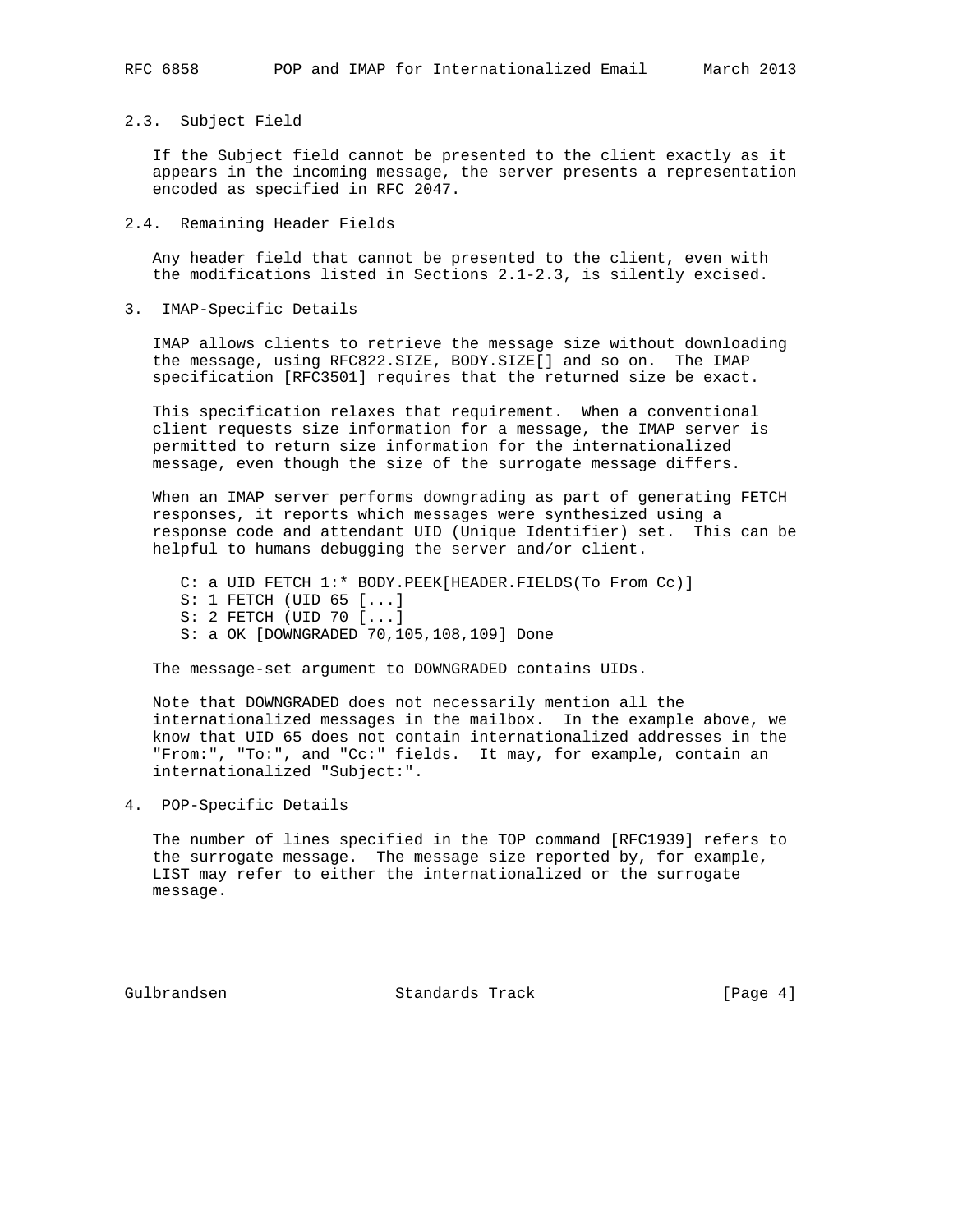### 5. Security Considerations

 If the internationalized message uses any sort of signature that covers header fields, the signature of the surrogate message almost certainly is invalid and may be invalid in other cases. This is a necessary limitation of displaying internationalized messages in legacy clients, since those clients do not support internationalized header fields. These cases are discussed in more detail in the POP or IMAP Downgrade document [RFC6857]. Even though invalid, these signatures should not be removed from the surrogate message, to preserve as much of the information as possible from the original message.

 If any excised information is significant, then that information does not arrive at the recipient. Notably, the "Message-Id:", "In-Reference-To:", and "References:" fields may be excised, which might cause a lack of context when the recipient reads the message.

 Some POP or IMAP clients, such as Fetchmail, download messages and delete the versions on the server. This may lead to permanent loss of information when the only remaining version of a message is the surrogate message.

 Other clients cache messages for a very long time, even across client upgrades, such as the stock Android client. When such a client is internationalized, care must be taken so that it does not use an old surrogate message from its cache rather than retrieve the real message from the server.

6. IANA Considerations

IANA has added DOWNGRADED to the "IMAP Response Codes" registry.

- 7. References
- 7.1. Normative References
	- [RFC1939] Myers, J. and M. Rose, "Post Office Protocol Version 3", STD 53, RFC 1939, May 1996.
	- [RFC2045] Freed, N. and N. Borenstein, "Multipurpose Internet Mail Extensions (MIME) Part One: Format of Internet Message Bodies", RFC 2045, November 1996.
	- [RFC2047] Moore, K., "MIME (Multipurpose Internet Mail Extensions) Part Three: Message Header Extensions for Non-ASCII Text", RFC 2047, November 1996.

Gulbrandsen Standards Track [Page 5]